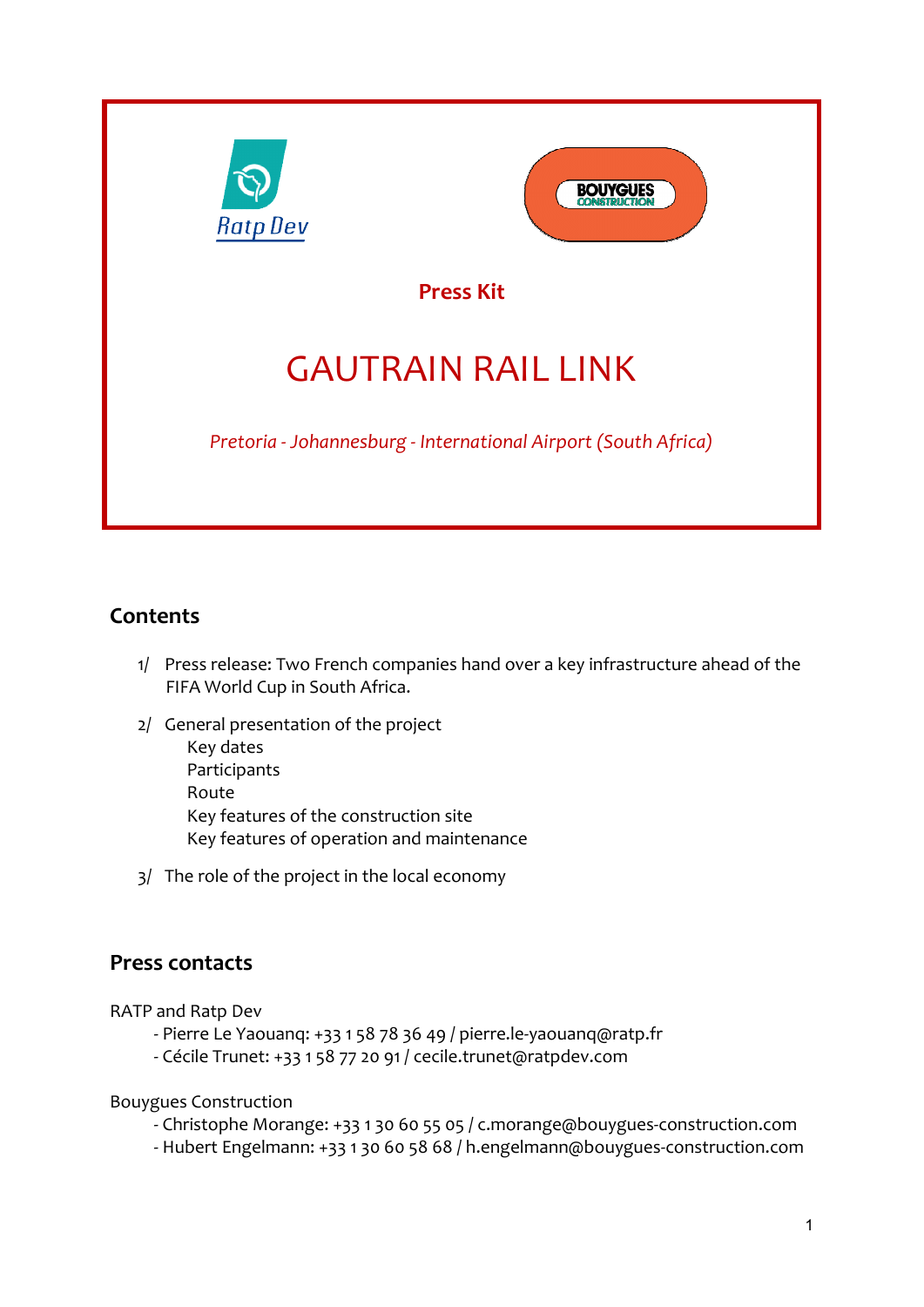## 1/ Press release

### **Two French companies hand over a key infrastructure ahead of the FIFA World Cup in South Africa.**

Bouygues Travaux Publics (a subsidiary of Bouygues Construction), as a member of the Bombela consortium  $<sup>(1)</sup>$ , has handed over the first section of the Gautrain rail link, a few days</sup> ahead of the start of the Football World Cup. Ratp Dev (a subsidiary of RATP) will now begin operating and maintaining this section, for a period of 15 years.

The know-how of two major French companies is set to make a big contribution to the smooth organisation of this global event.

The first section of the Gautrain, which is the most modern train on the African continent as well as the fastest (with a top speed of 160 kph), will provide transport for thousands of spectators attending World Cup matches. They will be able to travel from O.R. Tambo International Airport near Johannesburg to the city's business centre in less than a quarter of an hour (a journey that takes between 1 and 2 hours by car, depending on the traffic).

In 2011, the Gautrain (a contraction of *Gauteng*, the province it crosses, and *train*) will provide a total of 80 km of railway lines. It will link Pretoria, South Africa's administrative capital, and Johannesburg, the country's most heavily populated city, and will help decongest the busiest highway in South Africa and encourage economic development in the region.

When completed, the infrastructure, which is of vital importance for the country, will have taken approximately five years to build and entailed the largest construction project ever seen in Africa, for a total budget of €2.5 billion. The state-of-the-art rail link will be taken every day by some 160,000 passengers.

In the framework of a concession, the Bombela consortium was awarded the contract to design, finance (up to 20%, the remaining 80% of funding being public) and construct the Gautrain rail network, and operate and maintain it for 15 years. Bombela subsequently assigned the contract for operating and maintaining the network to Ratp Dev.

<sup>(1)</sup> *Bombela is an international consortium consisting of Bombardier Transportation, Bouygues Travaux Publics (a subsidiary of Bouygues Construction), Murray & Roberts and the Strategic Partners Group.*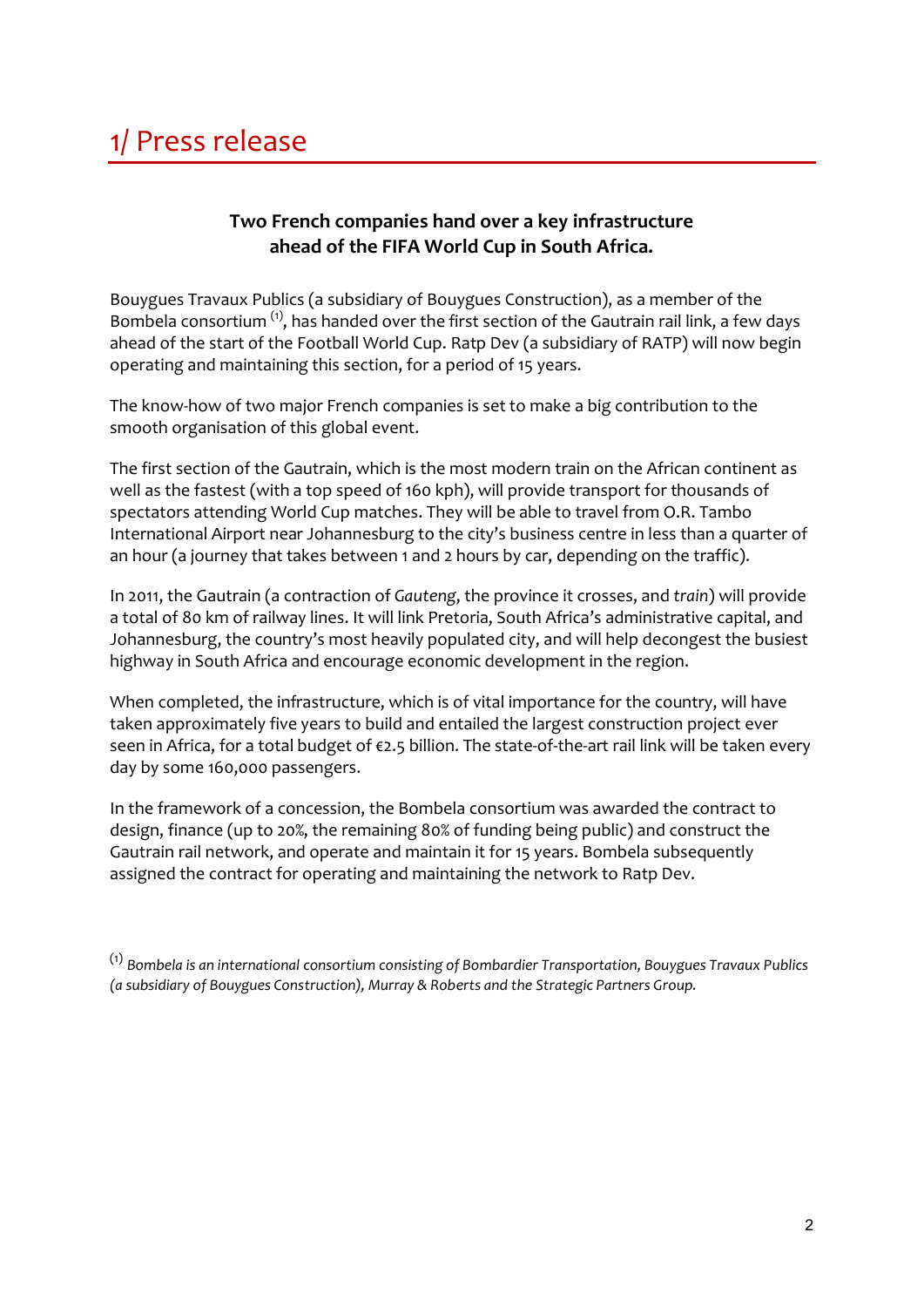## 2/ General presentation of the project

### **Key dates**

#### **January 2002**

The South African Prime Minister announces the launch of the Gautrain project.

#### **May 2002**

Launch of prequalification process

#### **September 2003**

First bids submitted by competitors

#### **July 2005**

The Bombela consortium is chosen as the preferred bidder

#### **September 2006**

Concession contract signed between the Province and Bombela

#### **January 2007**

Financial closing

#### **June 2010**

Phase 1 (Sandton - Airport) brought into service

#### **Mid-2011**

Phase 2 (all the remainder) brought into service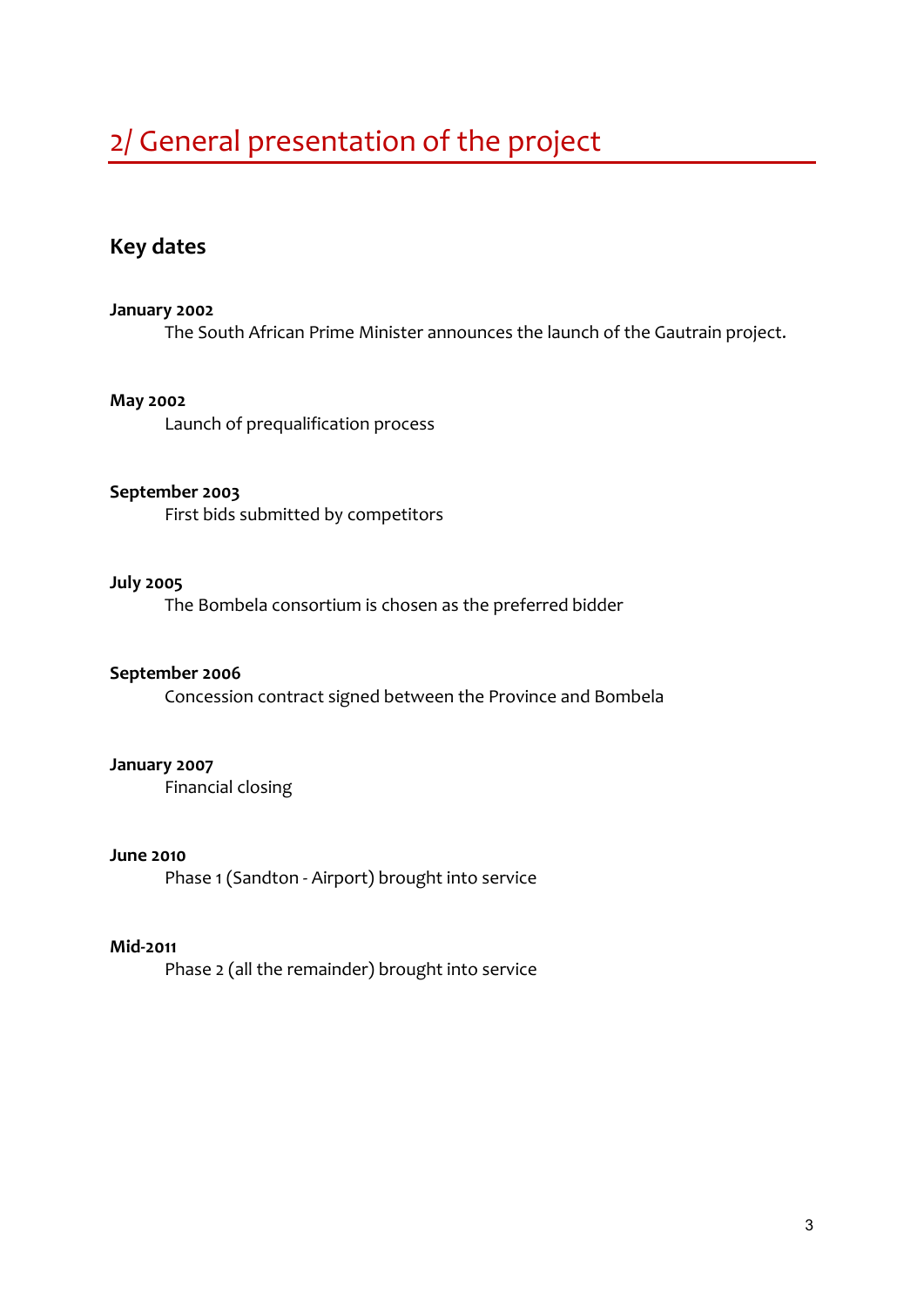## **Participants**

Contract flow diagram



#### **Bouygues Travaux Publics**

*With 6,700 employees and sales in 2009 of €1,171 million, Bouygues Travaux Publics is the Bouygues Construction subsidiary specialised in complex major projects: tunnels, bridges, public transport infrastructures, port infrastructures, high-speed rail lines, etc.*

#### **Ratp Dev**

*Ratp Dev employs 2,500 people and is forecasting sales of €283 million in 2010. Ratp Dev operates and maintains all modes of public transport (buses, metros, tramways and rail systems) worldwide. Ratp Dev is active in 12 countries in Europe, America, Asia and Africa, and in more than 30 towns, cities and departments in France.* 

#### **Bombardier Transportation**

*With a workforce of 62,900, Bombardier Transportation posted USD 19.4 billion of sales in 2009. The group is one of the world's leading constructors of aeroplanes and trains.*

#### **Murray & Roberts**

*Murray & Roberts is a South African leader in constructing major industrial projects.*

#### **Strategic Partners Group**

*An organisation dedicated to protecting the interests of Black communities in South Africa in the context of Black Economic Empowerment (BEE).*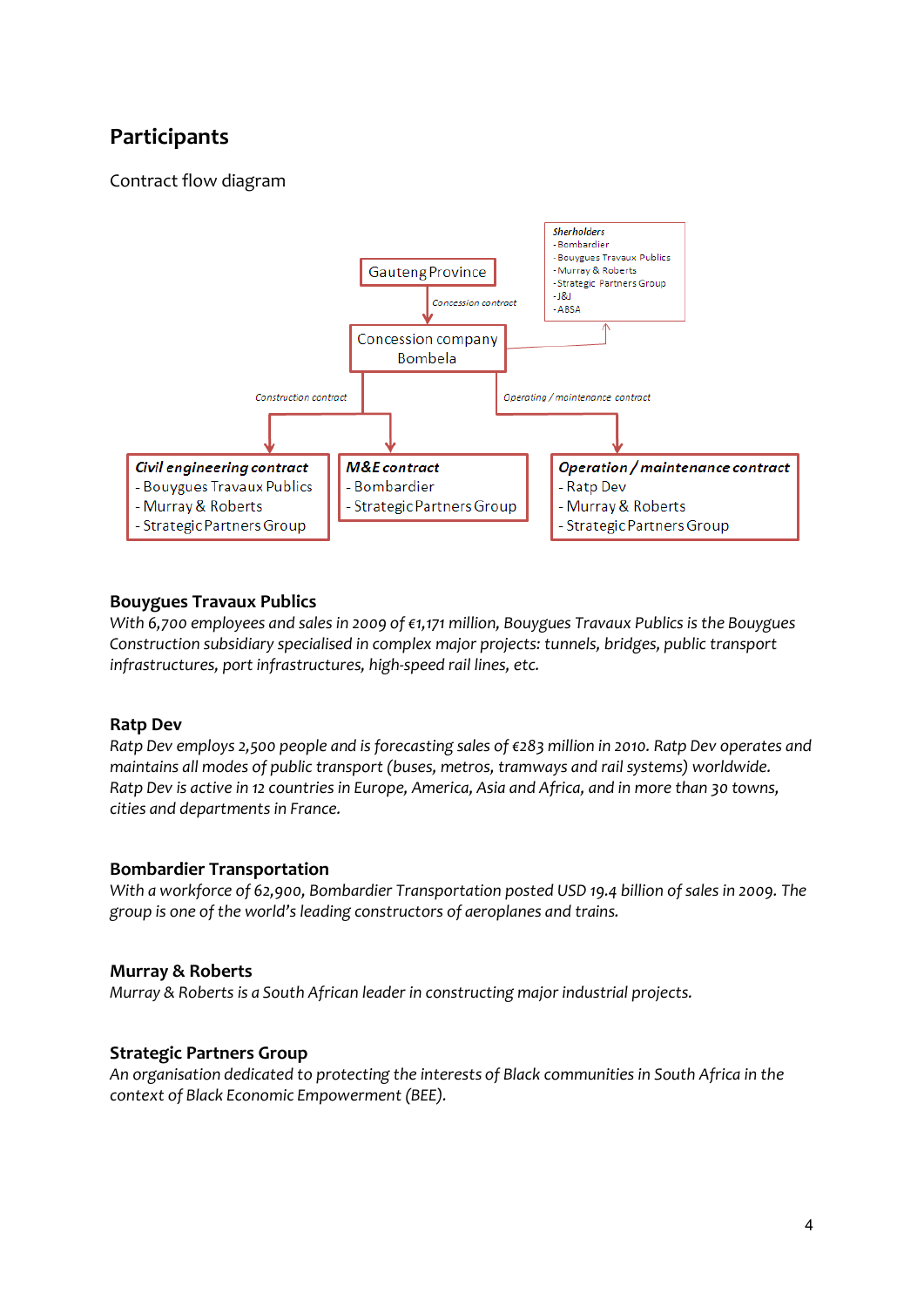### **Route**

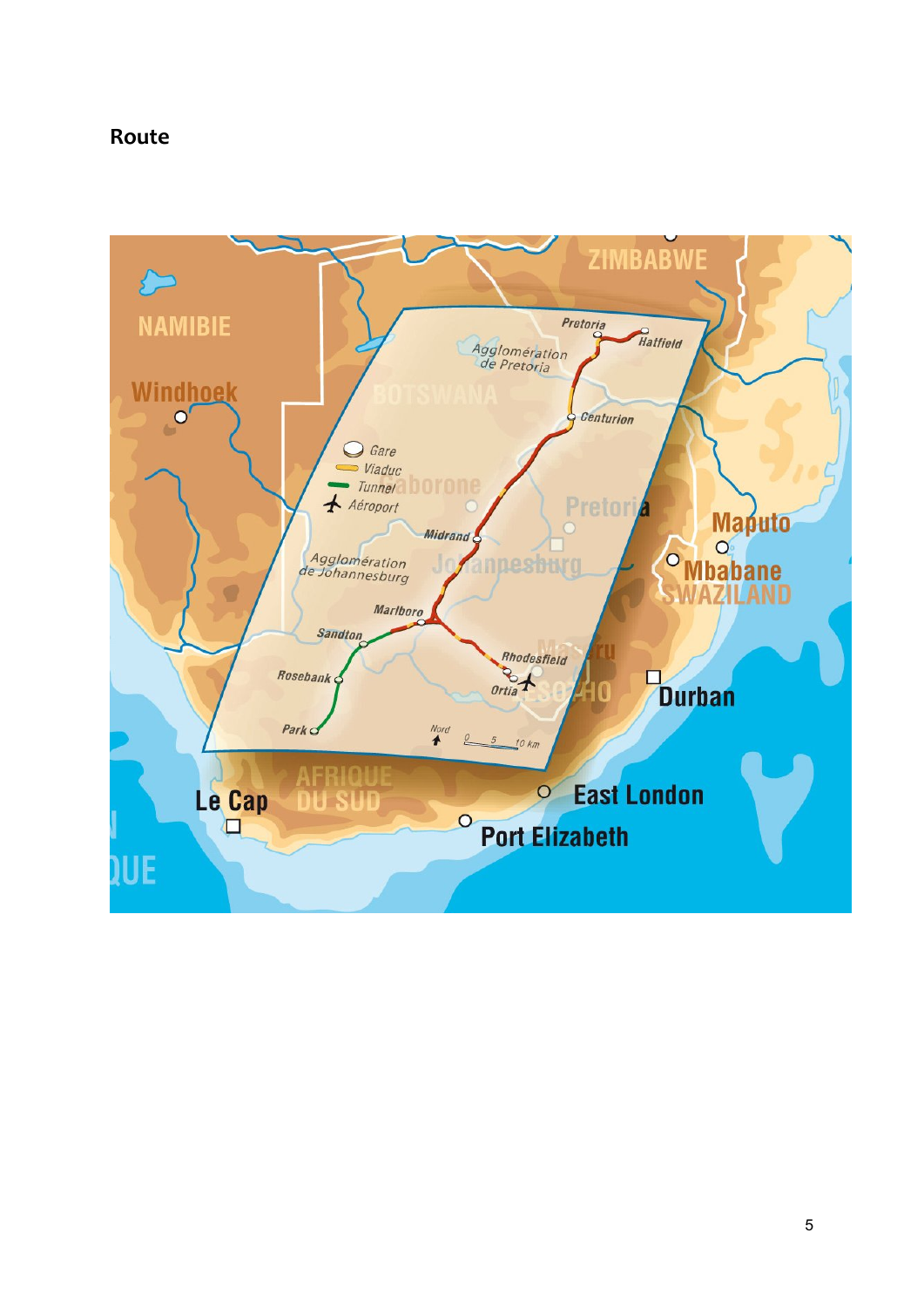## **Key features of the construction site**

Constructed by the Bombela consortium, the Gautrain is equivalent to 45 separate jobsites being carried out simultaneously, of which 15 are of exceptional size. Bouygues Travaux Publics, a specialist in vast and complex projects, has mobilised immense human and technical resources.

Totalling roughly 80 km of railway lines, the project comprises 15 km of tunnels, 11 km of viaducts and 10 stations (of which three are underground and three elevated on viaducts). The project also incorporates a maintenance depot for trains (24 four-carriage "Electrostar"-type trains), a maintenance depot for 125 buses, an operations centre and 9,000 parking spaces around the stations to encourage use of the new rail link.

All construction work has been designed to protect the environment, including the transplanting of trees, reduction of noise and dust, etc. On all tunnel sites, wastewater has been processed, excavated rock has been reused as aggregates for concrete and in road construction, and noise barriers have been erected.

The 15 km of tunnels were constructed with two main techniques, either boring or explosives, depending on the geology. In all, underground drilling was carried out at roughly ten sites, notably at Marlboro (2.2 km), Mushroom (2.2 km), Sandton (1 km), E5 (2 km), Rosebank (3 km) and Park Station (1.5 km).

Three techniques have been employed for the 11 km of viaducts: pre-stressed beam viaducts, pre-cast voussoir viaducts (using 3,200 50-tonne pre-cast voussoirs) and viaducts built with corbelling.

Out of the €2.5 billion total value of the project, the civil engineering works amount to €1.3 billion (which includes €600 million for Bouygues Travaux Publics). These works have been carried out in partnership with Murray & Roberts and the Strategic Partners Group, two South African companies.

The construction site has required a workforce of more than 12,000 people. In the context of the economic development of Gauteng Province, virtually all manpower has been hired locally. Through this operation and its Socio-Economic Development (SED) targets, the Bombela consortium is taking part in Black Economic Empowerment, a massive programme seeking to transfer skills to small and medium-size enterprises and to local Black communities.

The rolling stock and electromechanical systems specific to the train are supplied by Bombardier Transportation. Operation and maintenance of the network have been assigned for a 15-year period to Ratp Dev, which is associated with South African partners in a company of which it is the leading shareholder.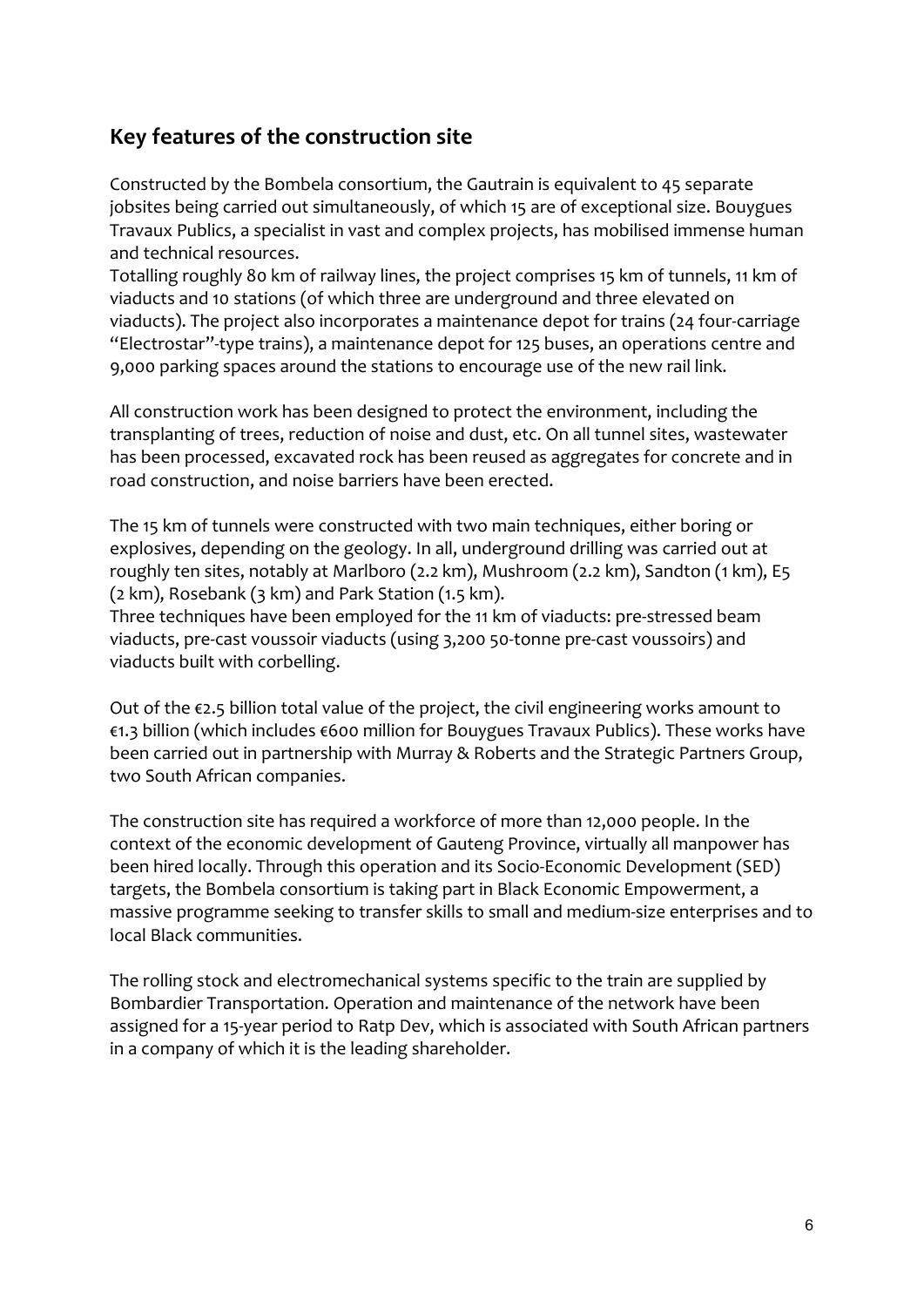## **Key features of operation and maintenance**

For a period of 15 years, Ratp Dev, a subsidiary of the RATP Group, will run the Bombela Operating Company, in partnership with the South African companies Murray & Roberts and SPG. It will thus be responsible for operating and maintaining the whole Gautrain network.

When the network is complete, it will consist of 80 kilometres of rail track as well as a bus network that will transport passengers in a 10-kilometre radius around the stations. Six bus lines will come into service to support the first section of the railway. When the entire network is operational, it will be supported by 36 bus lines.

Park-and-ride car parks have been built in the neighbourhood of the stations, with a total capacity of 9,000 parking spaces, enabling passengers to leave their cars parked. Intermodality is one of the key success factors of the project.

The service will run between 5.30 am and 8.30 pm, with one train every 12 minutes at rush hour, and one train every 20 minutes off-peak. Trains will operate every half-hour at weekends and on public holidays.

An integrated pricing system will ultimately be introduced, employing smart travel cards that use a radio transmission system.

Ratp Dev's is contributing its experience as a multimodal transport operator to Bombela, along with its capability for training operational personnel. The quality of structures introduced to ensure the transmission of know-how to local teams has proved to be a vital factor in the success of the project.

Because it was necessary to provide training for drivers in a short space of time before the rolling stock and the track were available for use, Ratp Dev designed a driving simulator and brought it into service. Teams from Paris prepared the operational procedures and training modules, and carried out the training of local personnel.

When the whole service is running, Bombela Operating Company will employ 400 people. Including direct subcontractors, approximately 2,000 people will be working on the Gautrain.

The principal strength of the RATP Group lies in its capacity to adapt to specific aspects of the local context, thanks to its subsidiary Ratp Dev, which provides it with flexibility, proximity and reactivity. The Gautrain will benefit from all the capacities of the RATP Group with respect to innovation, passenger services, service quality and engineering.

The Gautrain is expected to be worth roughly €900 million of total sales for Ratp Dev over the entire 15-year period.